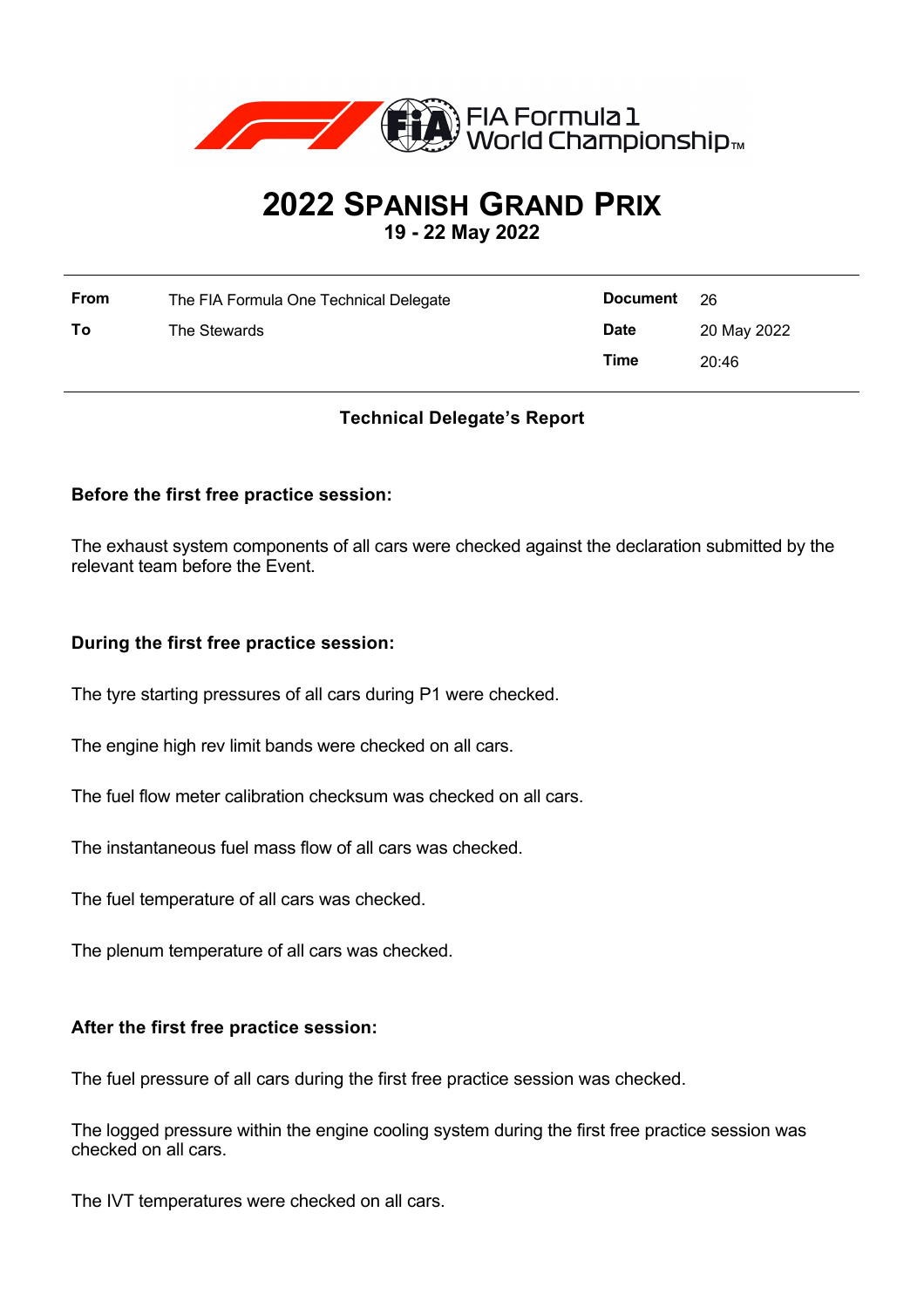The ES state of charge on-track limits were checked on all cars. The lap energy release and recovery limits were checked on all cars. The MGU-K power limits were checked on all cars. The maximum MGU-K speed was checked on all cars. The maximum MGU-K torque was checked on all cars. The maximum MGU-H speed was checked on all cars. The custom software versions were checked on all cars.

#### **During the second free practice session:**

The tyre starting pressures of all cars during P2 were checked.

The engine high rev limit bands were checked on all cars.

The fuel flow meter calibration checksum was checked on all cars.

The instantaneous fuel mass flow of all cars was checked.

The fuel temperature of all cars was checked.

The plenum temperature of all cars was checked.

#### **After the second free practice session:**

Car number 20 was weighed.

The overall width was checked on car number 20.

The fuel pressure of all cars during the second free practice session was checked.

The logged pressure within the engine cooling system during the second free practice session was checked on all cars.

The IVT temperatures were checked on all cars.

The ES state of charge on-track limits were checked on all cars.

The lap energy release and recovery limits were checked on all cars.